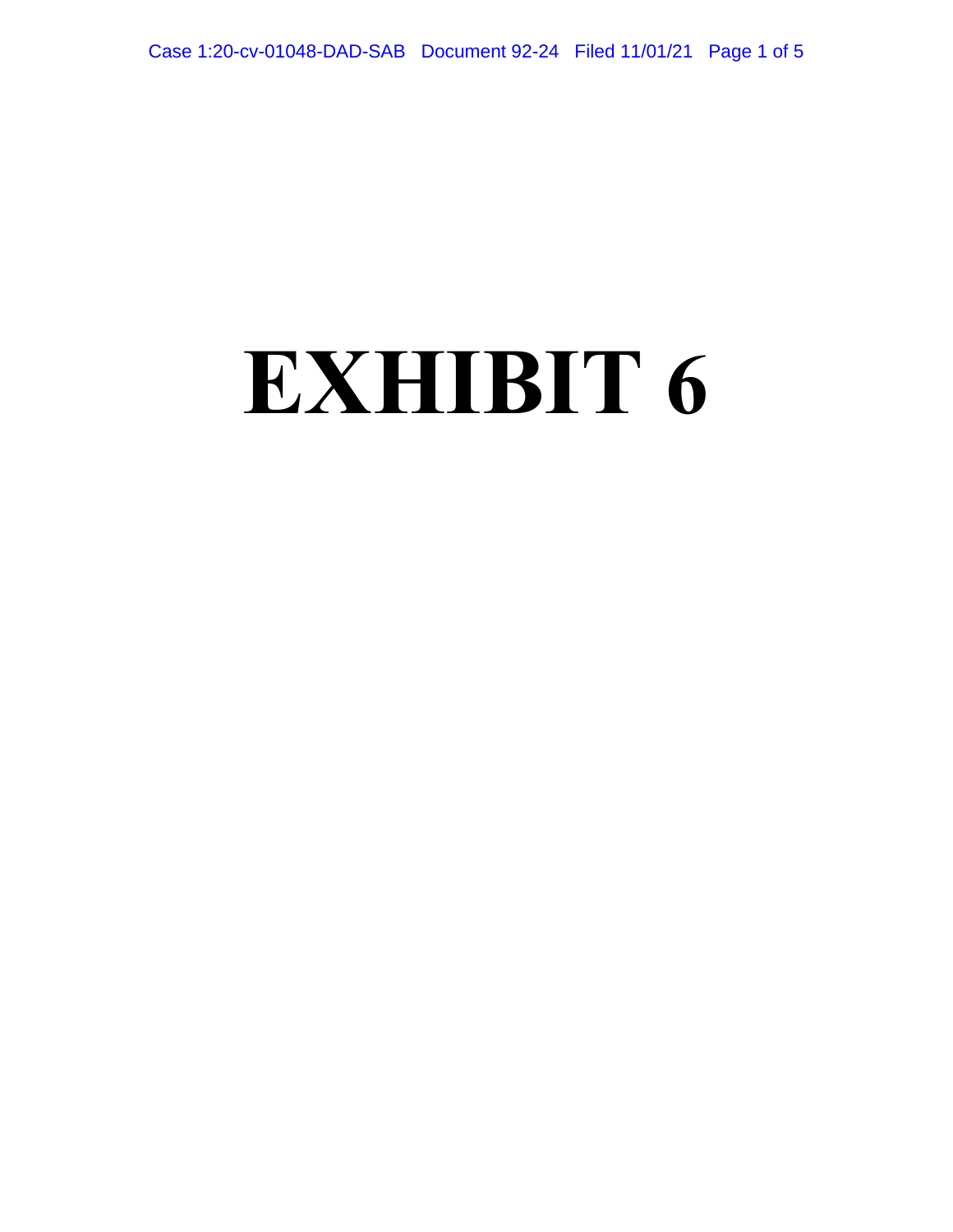|                | Case 1:20-cv-01048-DAD-SAB Document 92-24 Filed 11/01/21 Page 2 of 5                            |  |
|----------------|-------------------------------------------------------------------------------------------------|--|
| 1              | <b>DECLARATION OF DENNIS MORENO</b>                                                             |  |
| $\overline{2}$ | I, Dennis Moreno, declare:                                                                      |  |
| 3              | 1.<br>I have personal knowledge of the facts set forth in this declaration.                     |  |
| $\overline{4}$ | 2.<br>I am a detainee at the Tulare County Sheriff's Department ("TCSD") Bob                    |  |
| 5              | Wiley Detention Facility ("Bob Wiley") in Unit 21, Cell 203 in Visalia, California in           |  |
| 6              | Tulare County. I have been incarcerated in the Tulare County jails since December 12,           |  |
| 7              | 2018. My current booking number is 9900048881.                                                  |  |
| 8              | 3.<br>I am 69 years old. Because of my age, I am vulnerable to severe COVID-19.                 |  |
| 9              | 4.<br>One of my friends in my unit was Kevin Gardner, who died while in custody                 |  |
| 10             | on October 8 <sup>th</sup> , 2021. (He was also known as Kevin Brown.) Kevin was housed in Cell |  |
| 11             | 101.                                                                                            |  |
| 12             | 5.<br>Since Kevin was the same age as my oldest son, I bonded with him more.                    |  |
| 13             | We enjoyed talking with each other very much. We'd use our program time to talk about           |  |
| 14             | the Bible and different scriptures. We would also gather to pray for each other. He shared a    |  |
| 15             | lot with me about his family, especially his two daughters. Since his cell was on the bottom    |  |
|                | 16 tier and I was up at the top tier of our unit, our program time would differ, so he'd        |  |
| 17             | sometimes come up to my cell door to talk to me or I'd go downstairs to his cell and talk to    |  |
| 18             | him. We were able to speak to each other through an opening on the side of the door.            |  |
| 19             | Kevin didn't have anyone to put money on his books, so I'd always give him some soup            |  |
| 20             | and coffee.                                                                                     |  |
| 21             | I believe that Kevin died of COVID-19 because TCSD staff did not take care<br>6.                |  |
| 22             | of him. He was sick in the days before he died, and believed he had COVID, but the jail         |  |
| 23             | staff did not respond to his sickness until it was too late.                                    |  |
| 24             | On Thursday, October $7th$ , 2021, I saw TCSD deputies take Kevin out of our<br>7.              |  |
| 25             | unit for his court hearing. After he got back from his court hearing, I went down to Kevin's    |  |
| 26             | cell to speak to him. That's when he told me he was feeling sick and he thought he had          |  |

27 28 COVID. I told Kevin he needed to be checked by staff. He said he had informed the bailiff at the courthouse about his sickness and requested help. Kevin said the bailiff told him he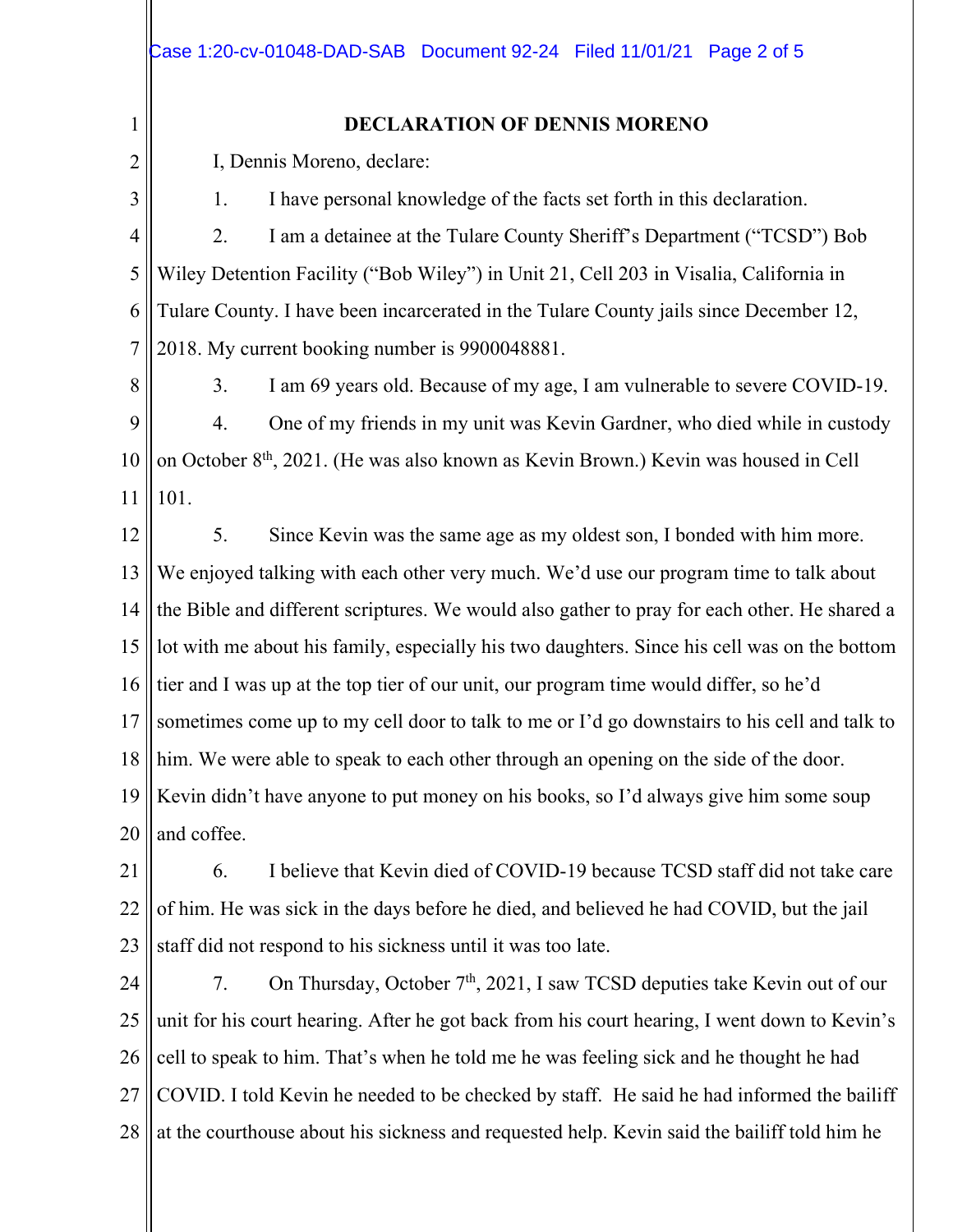1 2 shouldn't have been taken to court to begin with because of his sickness, and that he should've stayed in his cell, but that was it.

3 4 5 6 8. The next morning on October  $8<sup>th</sup>$ , 2021, Kevin came to my cell to talk to me. I noticed Kevin looked sick. He looked sweaty and hot like he had a fever. His face was red like a tomato. I asked him if he felt okay. Kevin then told me he was experiencing chills, night sweats, body aches, and he felt sick.

7 8 9 10 11 12 9. Later that night, on October  $8<sup>th</sup>$ , 2021, Kevin again came to my cell around 8:30 pm to ask for some Tylenol because he had a very bad headache. Kevin kept saying "I have the coronavirus" and that he had a headache. When I asked if he had tried calling the jail staff, Kevin said he tried calling them for two days but still hadn't received help from staff. I believe he used the callbox in our unit to call them. I'm not sure if he put in a sick call request.

13 14 15 16 17 10. Kevin was very concerned about his health to the point he asked me to pray for him. I remember him saying over and over how sick he felt. I don't know if he was tested, but he kept saying he had the coronavirus. I didn't have any Tylenol to give him, so I gave him some coffee instead. He took the coffee and left to ask other detainees in our unit for Tylenol.

18 19 20 21 11. Later on that night, at around 11:00 pm, I heard a sheriff deputy yell Mr. Brown's name. Since I'm on the top tier of Unit 21, I was able to see the deputy run to Kevin's cell door with a flashlight. I could hear the deputy repeatedly ask Kevin if he was okay, but there was no response.

22 23 24 25 12. Two to three nurses came into our unit and rushed over to Kevin's cell. I overheard one of them say Kevin's face was purple and he wasn't breathing. A few moments later, the fire department arrived and brought in a defibrillator to shock Kevin. They also worked to put an IV in his arm. They worked on him for about 30-40 minutes.

26 27 28 13. After everything calmed down and the nurses and fire department left, a jail guard was going through his normal round of checking in with each cell. When he came to my cell, I asked him if Kevin had passed away, and he said yes. Later on that night,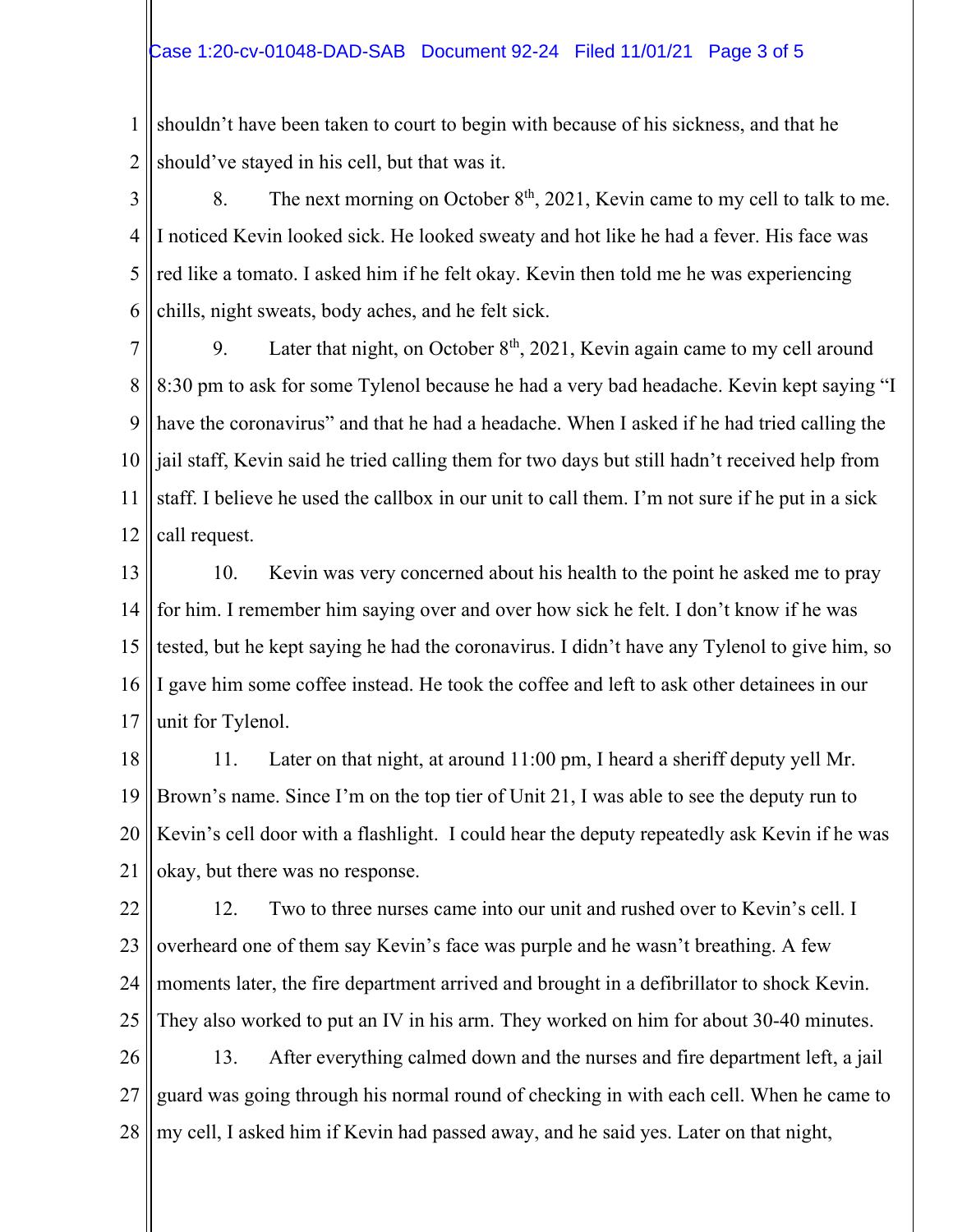## Case 1:20-cv-01048-DAD-SAB Document 92-24 Filed 11/01/21 Page 4 of 5

1 someone in Unit 21 kept yelling out to everyone "He died! He died! He's dead!"

2 3 4 5 6 7 8 14. Kevin's death has been difficult. I went from talking to my friend one minute to him being dead the next. Everyone deserves a second or third chance, including Kevin. He was supposed to be released in 16 days. He was a good-natured guy. He was a nice man. He shared with me how excited he was to re-connect with his two daughters in Wyoming. He planned to be more involved with church and wanted to preach in the streets. He also wanted to start a prayer group with released detainees to provide support and strength for one another. Kevin always prayed for everyone. I can't believe he is dead.

9 10 11 12 15. From what Kevin shared with me, it feels like the jail staff did neglect him. I think his death could have been prevented if they would've checked on him earlier. Ever since his death, I've seen the staff disinfect the bars, tables, and walls in our unit. The unit was also immediately put on lockdown.

13 14 15 16 17 18 16. I believe that the jail's slow response to Kevin's symptoms did not just affect Kevin, but affected everyone in our unit and maybe beyond. I remember seeing Kevin interact with some people in the bottom tier before his death. After October  $8<sup>th</sup>$ , 2021, I know of five other people in our unit who became infected with COVID-19 after Kevin's death. Two of them are currently in the bottom tier and the other three are up in the top tier.

19 20 21 22 23 24 17. Kevin's death and the neglect by TCSD staff makes me wonder who will die next. I don't feel safe in here. After seeing what happened to Kevin, I wonder if Bob Wiley has enough adequate medical staff to deal with an outbreak like this. I don't think they do. I also don't think the medical staff was well-trained enough to save Kevin. They didn't do the basic things that they were supposed to do, like respond quickly to COVID symptoms and test people for COVID.

25 26 27 28 18. Because of my confinement and the COVID-19 pandemic, I am not able to sign this declaration in person. This declaration was read to me over the phone by Maricela Sanchez on October 28<sup>th</sup>, 2021. I understood and verified its contents in full, and authorized Maricela Sanchez to sign the declaration on my behalf.